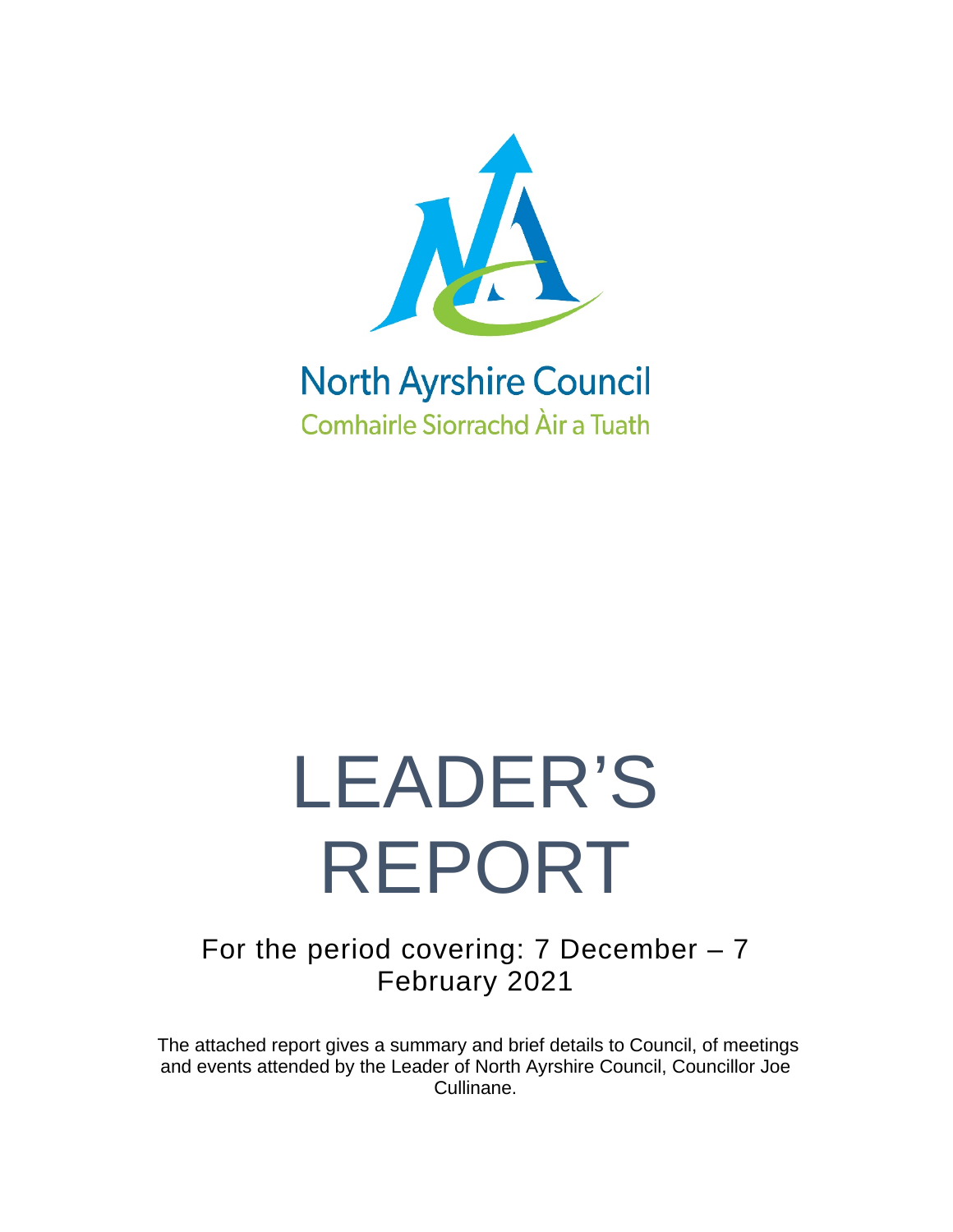

## LEADER'S REPORT

For the period covering: 7 December – 7 February 2021

#### *COMMUNITY WEALTH BUILDING COMMISSION, 10 December*

On 10 December our Community Wealth Building (CWB) Commission met to agree a refresh of the Terms of Reference to reflect changes in the membership and remit of the group. The Commission also discussed a draft work plan for the year ahead.

The refresh will now shift its focus from developing the North Ayrshire Council CWB Strategy to progressing and promoting an Ayrshire-wide collaborative approach. There is increased emphasis on the role of the Commission in encouraging wider local and regional Anchor institutions in CWB initiatives, sharing success stories and promoting good practice as well as receiving updates on the implementation of the Ayrshire Growth Deal's £3 million CWB Fund.

The workplan for the year will focus on three workstreams primarily:

- Procurement
- Fair Employment
- Land Assets

A Lead Officer Working Group, comprising officers appointed by the Commission and wider regional Anchor Institutions as required, will meet quarterly to take forward this programme of work to develop and embed Community Wealth Building practices across Ayrshire.

#### *SCOTLAND EXCEL EXECUTIVE SUB COMMITTEE AND JOINT COMMITTEE, 11 December*

I attended both the Scotland Excel Executive Sub Committee and Joint Committee on 11 December. Attendees discussed a range of subjects including Revenue estimates for 2021/22, income stream updates, a Brexit update and the Joint Operating Plan Performance Report. The Performance Report for April to December 2020 was measured against the following objectives for the year:

- Shaping the delivery of innovative public services
- Becoming sustainable in everything we do.
- Placing people at the heart of our business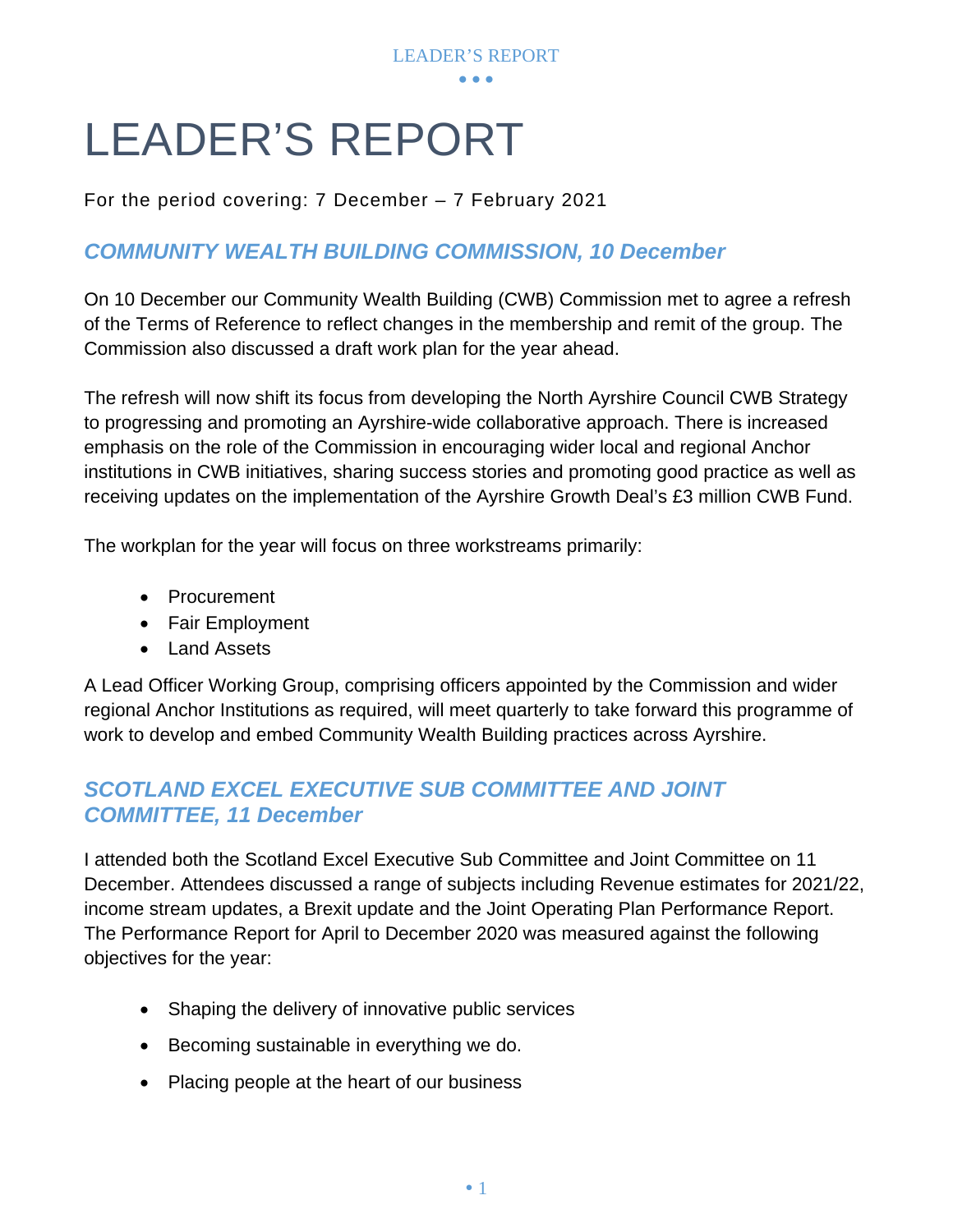• Delivering sustainable and scalable growth.

The next meeting of the Scotland Excel Executive Sub Committee will be held on 29 January.

#### *COSLA LEADERS, 11 December*

COSLA Leaders met on 11 December for their final meeting of 2020. Agenda items included Replacement of EU Structural Funds, an update on Local Government Finance, Early Years and Childcare – 1140 hours, the National Performance Framework and a Recovery paper on Lessons Learned from the Pandemic.

Work was carried out by the Recovery Special Interest Group (SIG) to find out the lessons learned from the response to COVID-19 to date by local authorities. In the draft report, North Ayrshire Council receives recognition for its swift implementation of the Community Support Hubs and the development of "Community Books". The report further highlights numerous emerging areas of success such as:

- The development of new services in response to Covid
- Adaptation and Innovation
- Democratic accountability (making quick decisions, empowerment)
- Support for local economies
- Digital advancement
- Role of Local Resilience Partnerships/Community Planning Partnerships (CPP)
- Partnership working with the third sector

The report also identified several areas which were challenging. These include:

- Impact on local economies
- Budget pressures on local government
- Mental health and wellbeing
- Community engagement
- Sustainability of the third sector
- Environmental health
- How we use data across partnerships

Both sets of findings are similar to those of North Ayrshire Council and are covered in our Recovery and Renewal Strategy. The report concludes that Local Government has been essential in the response to COVID-19 and has taken significant steps to adapt and support our communities, including our most vulnerable groups, across Scotland.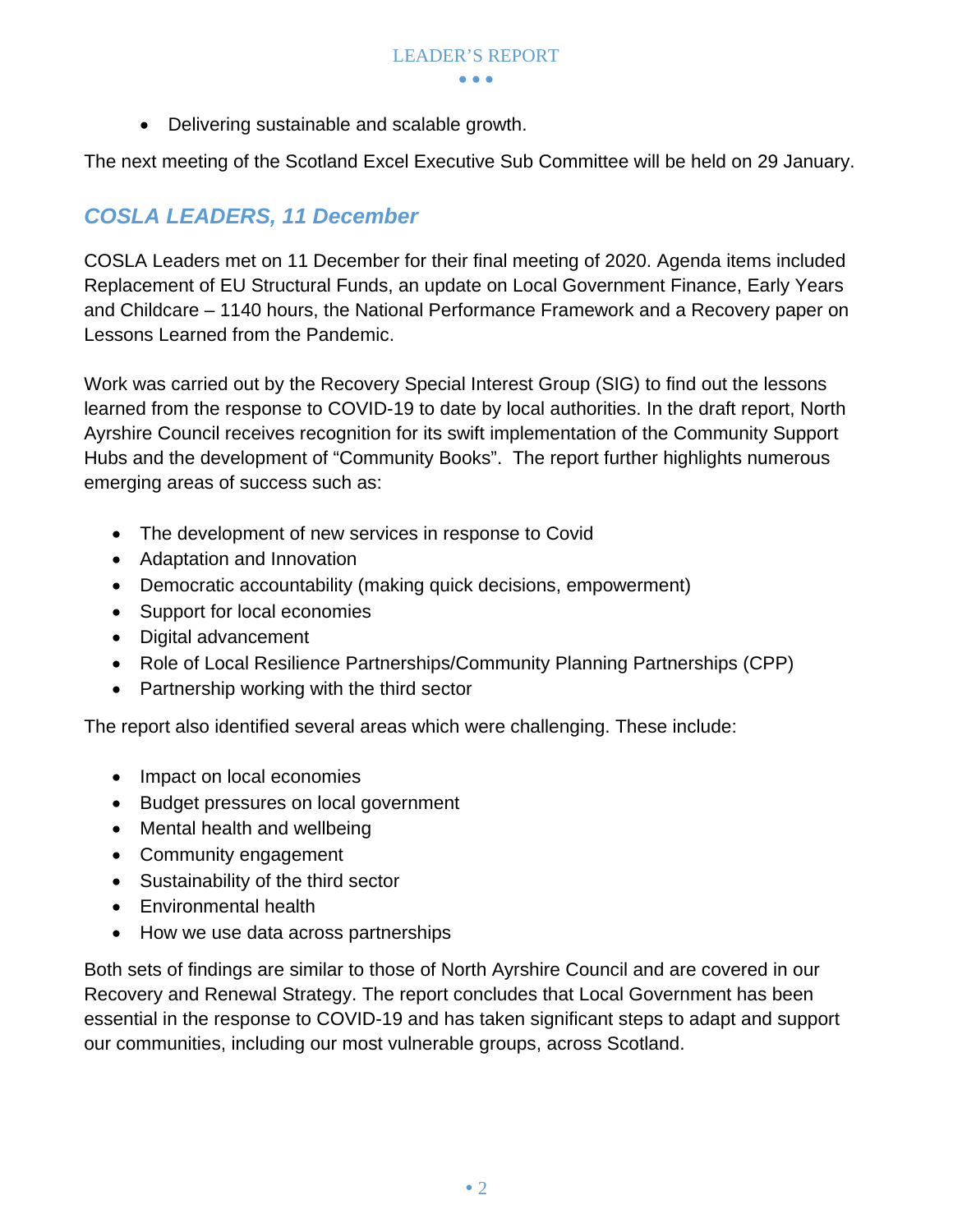#### *ARDROSSAN TASK FORCE, 16 December*

I attended a meeting of the Ardrossan Task Force on 16 December, chaired by Paul Wheelhouse, Minister for Energy, Connectivity and the Islands. Attendees received an update from the Ardrossan Steering Group and a vessel update from Caledonian Maritime Assets Ltd. Discussion then focussed on next steps including proposed work landside and recommended interim works.

The Task Force will meet again in February to look at timings and progression of works.

#### *MEETING WITH PAUL WHEELHOUSE, MINISTER FOR ENERGY, CONNECTIVITY AND THE ISLANDS, 12 January*

On 12 January, together with my fellow Cabinet Member for Recovery and Renewal, Councillor Alex Gallagher, our Chief Executive, Craig Hatton and our Director for PLACE, Russell McCutcheon, I met with Paul Wheelhouse, Minister for Energy, Connectivity and the Islands. The meeting follows correspondence with the Minister last June in which North Ayrshire Council asked for a bespoke "Islands Fund" and support for island economic recovery.

As previously outlined to the Minister specific support is required to support island inclusive and green economic recovery which would include support for short/medium-term recovery and resilience by focusing on place-based initiatives including circular economy, digital innovation, sustainability and inclusive economy. North Ayrshire Council has had regular meetings with stakeholders both on Arran and Cumbrae in relation to economic recovery and specifically with the Arran Recovery Group (ARG). High-profile issues raised include the following: the reliance on visitors to the island to support the viability of local economic and social infrastructure, with no visitors meaning the closure of most businesses (despite the island only being in Tier 3 pre-Christmas – with no Tier 4 business closure support), and a knock-on supply chain impact and impact on island wellbeing. The need for a considered approach to the allocation of islands to tiers is evident. Moreover, a route map or 'recovery exit plan' for island tourism and wider business infrastructure recovery needs consideration.

In response the Minister has cited the £30 million commitment within the Infrastructure Investment Plan to support the delivery of the National Islands Plan. However, there is no detail as yet, on the allocation of this and we will continue to engage with the Minister on the exact details of how this will be allocated.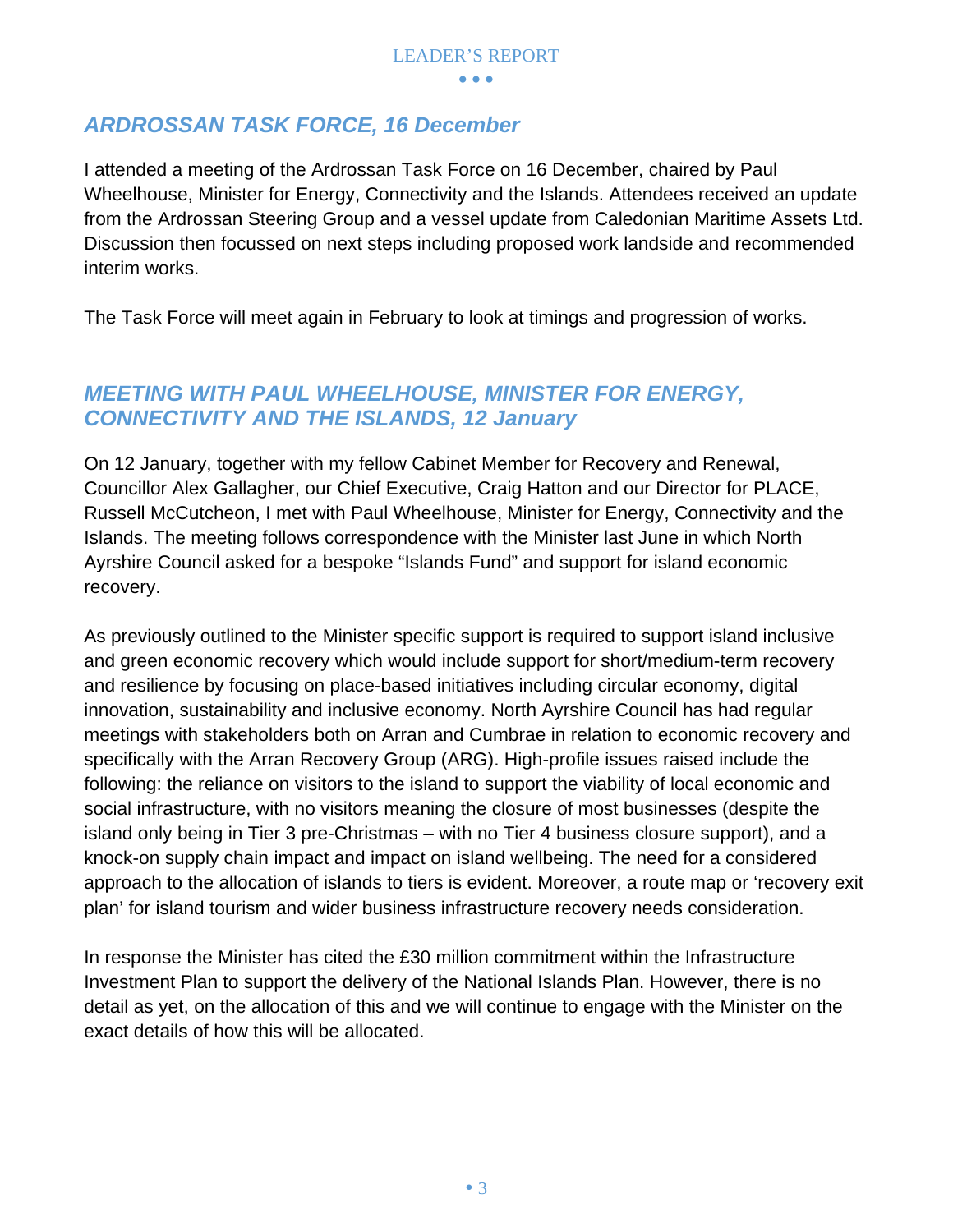#### *COSLA LEADERS, 29 January*

On 29 January COSLA Leaders met to discuss a range of topics which included reports on the Social Renewal Advisory Board, National Taskforce on Human Rights, Suicide Prevention Guidance, UK-EU Post Transition, COSLA Constitution and Participatory Budgeting.

North Ayrshire Council is working to mainstream participatory budgeting in its everyday business. The Council's approach to community empowerment is recognised by COSLA, the Local Governance Review Team and the Scottish Government as good practice and this was noted in the 2020 Best Value Audit Report.

Indeed, our Council has worked hard to sustain the mainstream participatory budgeting approach during the period of the pandemic. In 2019/20 the Council spent 1.4% of its budget using mainstream PB approaches. It was the only local authority in Scotland to exceed the 1% target. It is on track to spend £5,987,571, or 1.67% of its £357,928,000 budget with the involvement of local people in budgetary- decisions in 2020/21.

Ways in involving local people in setting the Council budget priorities and decisions have strengthened in the last two years through budget engagement programmes. Work continues to broaden ways of involving local people in deciding local spend and identifying which parts of service budgets, they have real influence over.

And of course, Leaders also had a finance update with the Scottish Government publishing its draft budget for 2021-22 the day before. It is worth highlighting that Council Leaders voted to express their disappointment in the settlement for Local Government as it failed to address any of COSLA's pre budget asks. In a year when we are fighting the Covid pandemic and the national pay negotiations are about to start, the budget does not provide the funding to cover such costs. The decision of Council Leaders means that COSLA will continue to lobby MSPs, of all parties, to try and secure a better deal for Scotland's Councils through the budget process in Parliament.

#### *AYRSHIRE ECONOMIC PARTNERSHIP BOARD, 29 January*

Following on from COSLA Leaders, I joined a meeting of the Ayrshire Economic Partnership Board (AEPB) on 29 January. It was another packed Agenda which covered the following topics:

- Food and Drink
- The Visitor Economy